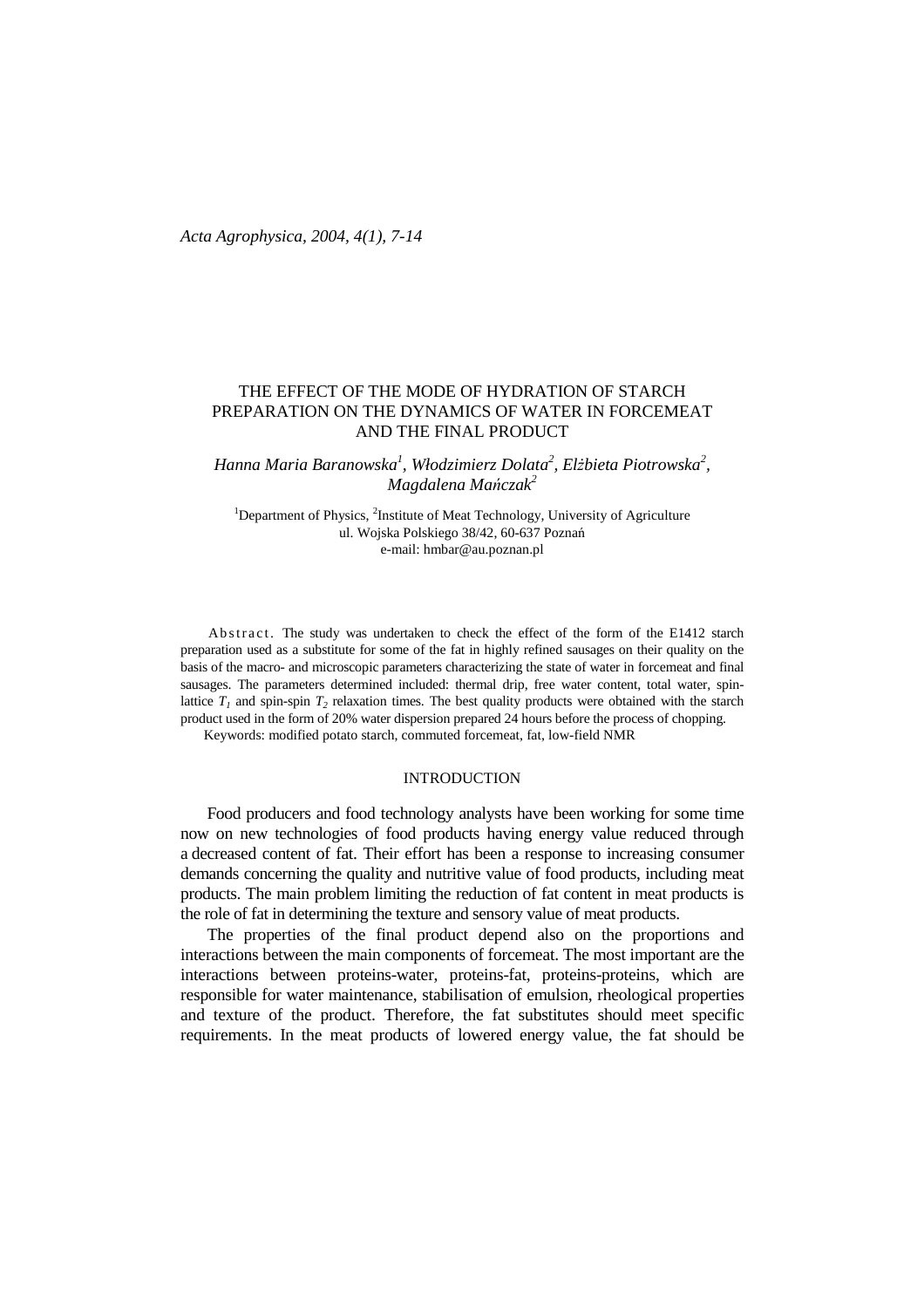replaced by a preparation which ensures desired physical, chemical and sensory properties. Most often, a part of fine fat is replaced by the same mass of hydrated substance **[**1**,**8,9], which leads to an increase in the water content above the recipe demands. Analysis of the macro-and microscopic parameters describing the state of water in forcemeat of lowered content of fat should always be made taking into account the increased water content.

 The aim of the study reported was to analyse the effect of the form (mode of preparation) of the starch preparation E1412 used to replace part of the fat on the macro- and microscopic parameters describing the state of water in forcemeat and the final product. The ingredients of the forcemeat were modified in order to avoid the addition of water for hydration of the starch preparation. The starch preparation was introduced in three forms: without preliminary hydration (dry mass), 20% starch suspension and 20% starch gel.

### MATERIAL AND METHODS

 The experimental material consisted of model forcemeat, in which some of the fat had been substituted with a potato starch preparation. The forcemeat ingredients are listed in Table 1. In order to conform to the standard content of starch in the forcemeat [5], only 3% of the fat was replaced by starch preparation E1412 [5**]**.

 In variant 1 the starch preparation was introduced without preliminary hydration directly in the process of chopping, which is the most often used procedure. In variant 2 the starch preparation was introduced as a 20% starch gel prepared 24 hours prior to chopping and in variant 3 the starch preparation was introduced as a 20% suspension prepared 24 hours prior to chopping.

| Ingredient                | Control | Variant 1 | Variant 2 | Variant 3 |
|---------------------------|---------|-----------|-----------|-----------|
| Pork meat, class III      | 48.71   | 48.71     | 48.71     | 48.71     |
| Fine fat                  | 20.88   | 17.88     | 17.88     | 17.88     |
| Water                     | 27.83   | 27.83     | 27.83     | 27.83     |
| Additions (spices, NaCl)  | 2.58    | 2.58      | 2.58      | 2.58      |
| Starch preparation E 1412 | 0.00    | 3.00      | 3.00      | 3.00      |

**Table 1.** Ingredients of forcemeat for refined sausages (g  $(100g)^{-1}$ )

 The content of free water in the forcemeat was determined by the method proposed by Volovinska and Kelman [13] and calculated from the formula:

$$
\%W_w = (a - b) \cdot 1.766\tag{1}
$$

where: *a* and *b* are the area of the drip and forcemeat respectively, 1.766 is a coefficient.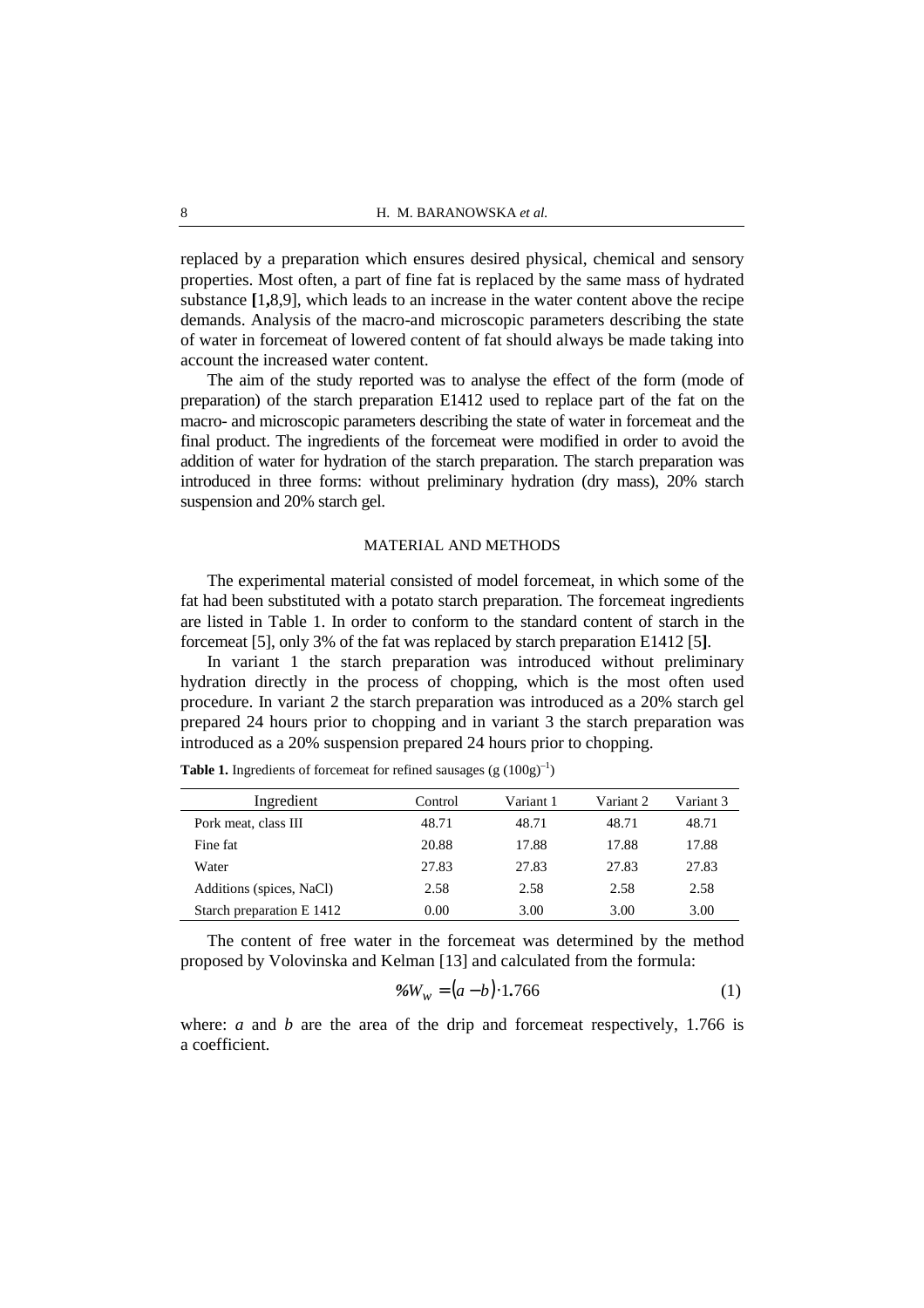The content of total water in the final product was determined by drying and calculated from the formula:

$$
Z_w = \frac{a-b}{c} \cdot 100\% \tag{2}
$$

where: *a* and *b* are the masses of a given portion of forcemeat with blotting paper prior to and after drying, *c* is the mass of a weighed portion.

The thermal drip was determined by heating at  $70^{\circ}$ C for 30 minutes a certain mass  $(30 \text{ g})$  of forcemeat in a tube. Then the volume of the liquid forced out of the forcemeat in the thermal treatment was measured [11].

The spin-lattice  $T_1$  and spin-spin  $T_2$  relaxation times were measured in raw forcemeat, in forcemeat samples heated to  $+72^{\circ}$ C for 25 minutes, and in the final product. These parameters describe the relations between the free and bound water and the dynamics of water molecules in the systems studied. The relaxation measurements were performed for raw forcemeat samples. After the measurements, the samples placed in closed measuring tubes were kept at  $+72^{\circ}$ C for 25 minutes. The measurements were repeated for all samples in 24 hours after the heating. The relaxation times were also measured in the final product.

 The measurements were performed on a pulse NMR spectrometer working at 30 MHz. Relaxation times  $T<sub>I</sub>$  were measured by using the inversion-recovery pulse sequence [10], the distance between the RF pulses ( $\tau$ ) was changed from 1 to 2000 ms, and the repetition time *TR* was 6 s. During each measurement 32 *FID* signals were recorded. The number of points in the signal amounted from 80 to 110. In the  $T_I$ measurements 5 accumulations of signals were applied. Measurements of  $T_2$  were made using a sequence of *CPMG* pulses [6, 12**]**, with the distance between the pulses *TE* of 1 ms for raw forcemeat samples and 2 ms for the thermally treated forcemeat and the final product. In these measurements 12 accumulations were made.

The value of  $T_I$  was calculated from the formula:

$$
M_z = M_0 \left( 1 - 2 \exp\left(\frac{-\tau}{T_1}\right) \right) \tag{3}
$$

where:  $M_0$  and  $M_z$  are the equilibrium and instantaneous values of magnetisation.

The values of the spin-lattice relaxation times were determined with the help of the program CracSpin [14]. Only one value of the relaxation time was found for all the samples.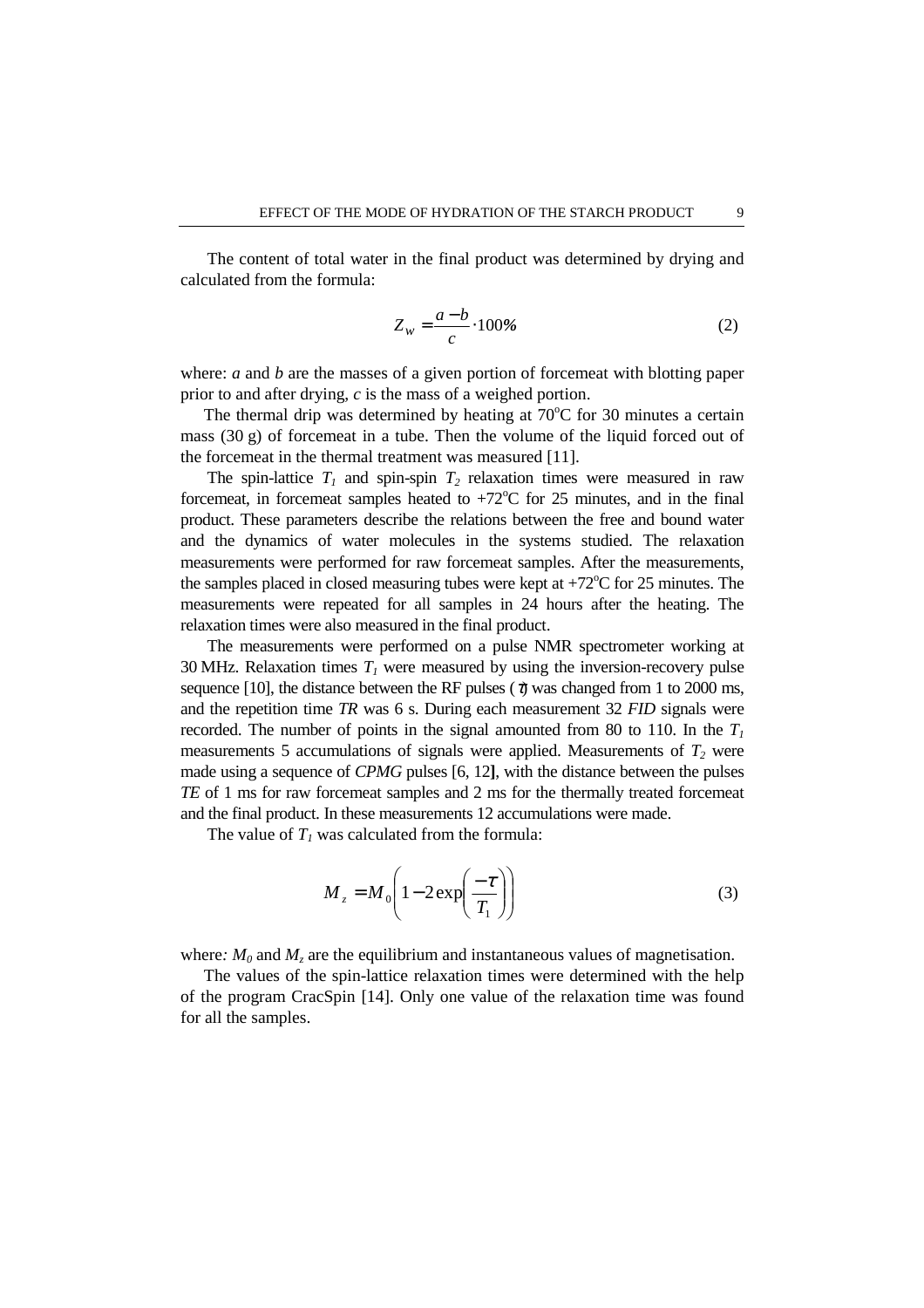The spin-spin relaxations times were obtained as a result of the fit with the formula [4]:

$$
M_{x,y} = M_0 \sum_{i=1}^{n} p_i \exp\left(\frac{-TE}{T_{2i}}\right)
$$
 (4)

where:  $M_{xy}$  and  $M_0$  are the actual and equilibrium values of spin echo amplitudes,  $p_i$  is the fraction of protons relaxing with the time  $T_{2i}$ 

In all the samples studied, two fractions of protons were detected relaxing with two different  $T_2$  times.

### RESULTS AND DISCUSSION

 The macroscopic parameters describing the state of water in the samples studied are given in Table 2.

**Table 2.** The content of free water and total water as well as thermal drip in the forcemeat

| Parameter (%) | Control | Variant 1 | Variant 2 | Variant 3 |
|---------------|---------|-----------|-----------|-----------|
| Free water    | 6.10    | 7.04      | 6.51      | 7.01      |
| Total water   | 62.4    | 63.86     | 63.03     | 63.41     |
| Thermal drip  | 1.37    | 0.00      | 1.84      | 0.00      |

 The content of free water and total water did not change significantly for all the variants of the starch product introduction, which confirms the validity of the assumption of unchanged water content in the system. Despite the preliminary hydration or gelation of the starch product, the amount of water in the system does not change.

Analysis of the thermal drip does not give unambiguous results. The result for the control sample is in agreement with data reported earlier **[7].** For the starch product introduced in the form of dry mass (variant 1) and as preliminary hydrated suspension, no thermal drip was detected. This observation means that in the process of thermal treatment of the forcemeat samples with 3% fat replaced by the starch product, water is fully bound at the sorption sites of denatured proteins and is involved in the process of starch gelation. When the starch product is introduced in the form of gel, the thermal drip is greater than that for the control sample, which is related to the process of retrogradation taking place in the system with gel. The lower amount of fat (containing proteins) relative to the control sample means that water is weaker bound with the protein matrix.

 The use of NMR permits assessment of the state of the water bonding on the microscopic scale and analysis of its dynamic properties. The relaxation time *T<sup>1</sup>* describes interrelations between the free and bound water in the system.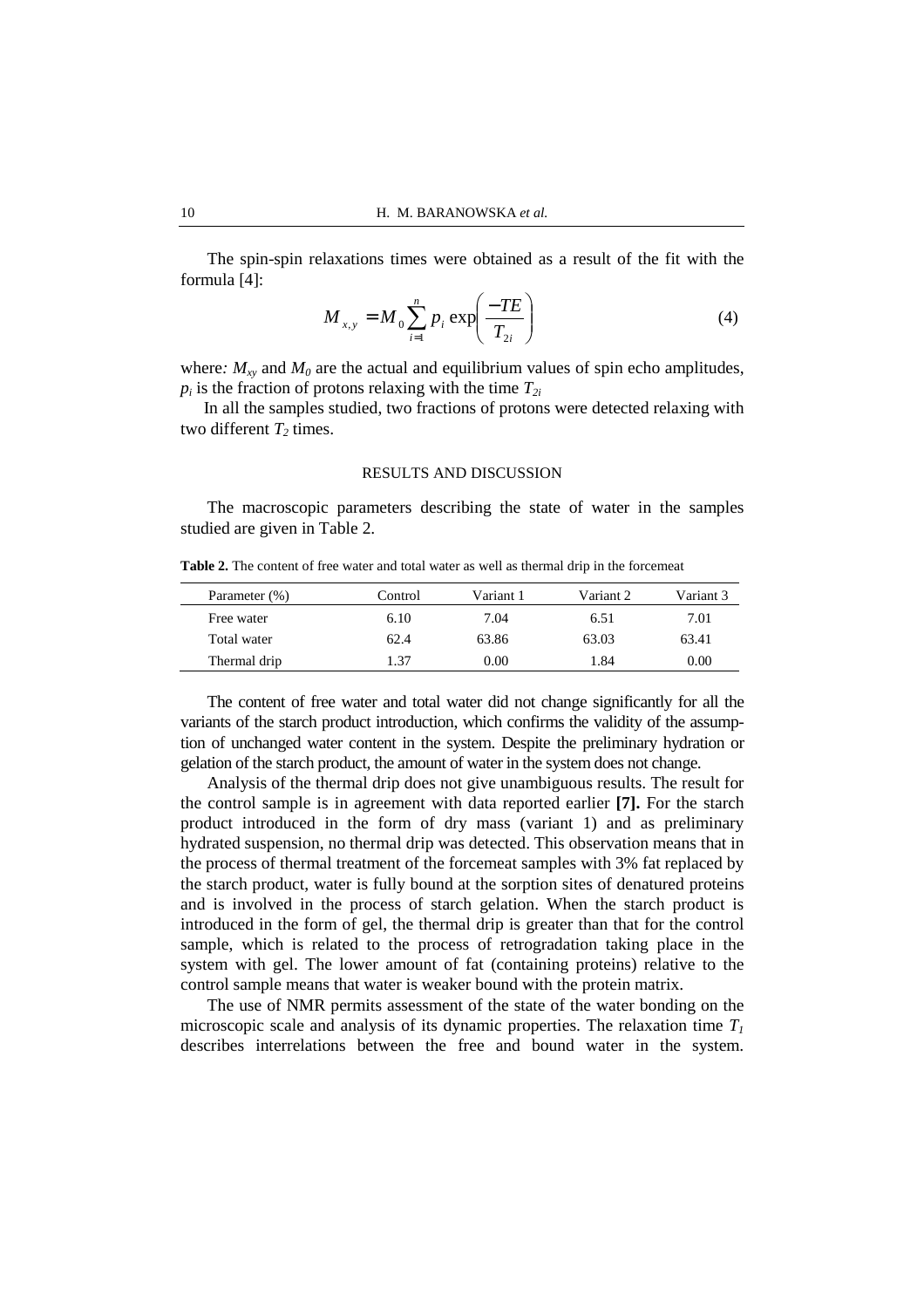The greater the amount of free water the longer the relaxation time. The only one value of  $T<sub>1</sub>$  time refers to the free water. The relaxation time  $T<sub>2</sub>$  describes the dynamic state of water. The two values obtained indicate the presence of two fractions of protons belonging to free and bound water.

Usually two values of the relaxation times  $T_2$  are recorded for biological tissues or related systems [2,3**]**

 The values of the spin-lattice times for the samples with the starch preparation introduced in the three forms into raw forcemeat, thermally treated forcemeat and final product are given in Figure 1.



**Fig. 1.** The  $T_I$  values for the samples with the starch preparation introduced in the three forms into raw forcemeat, thermally treated forcemeat and final product

The longest spin-lattice relaxation times were recorded for the raw forcemeat, which means that those samples contained the greatest amount of free water. The decrease in  $T<sub>l</sub>$  for the thermally treated forcemeat and for the final products proves that as a result of the thermal treatment water is bound in the system. Analysis of the results for the particular variants shows that for variant 2 the  $T_I$  times are the longest for all kinds of samples. This means that the systems with starch preparation added in the form of gel contains the greatest amount of free water. Lower  $T_I$  values relative to that for the control sample are those observed in variant 3. In those samples the water is the most strongly bound to the forcemeat components. It can be concluded that the best quality of the final product is obtained for the starch preparation added to forcemeat after preliminary hydration.

 The dynamic state of the free and bound water in the system is described by the spin-spin relaxation time  $T_2$ . Figures 2 and 3 present the values of  $T_{21}$  – the short component referring to the bound water and the values of  $T_{22}$  – the longer component referring to the free water.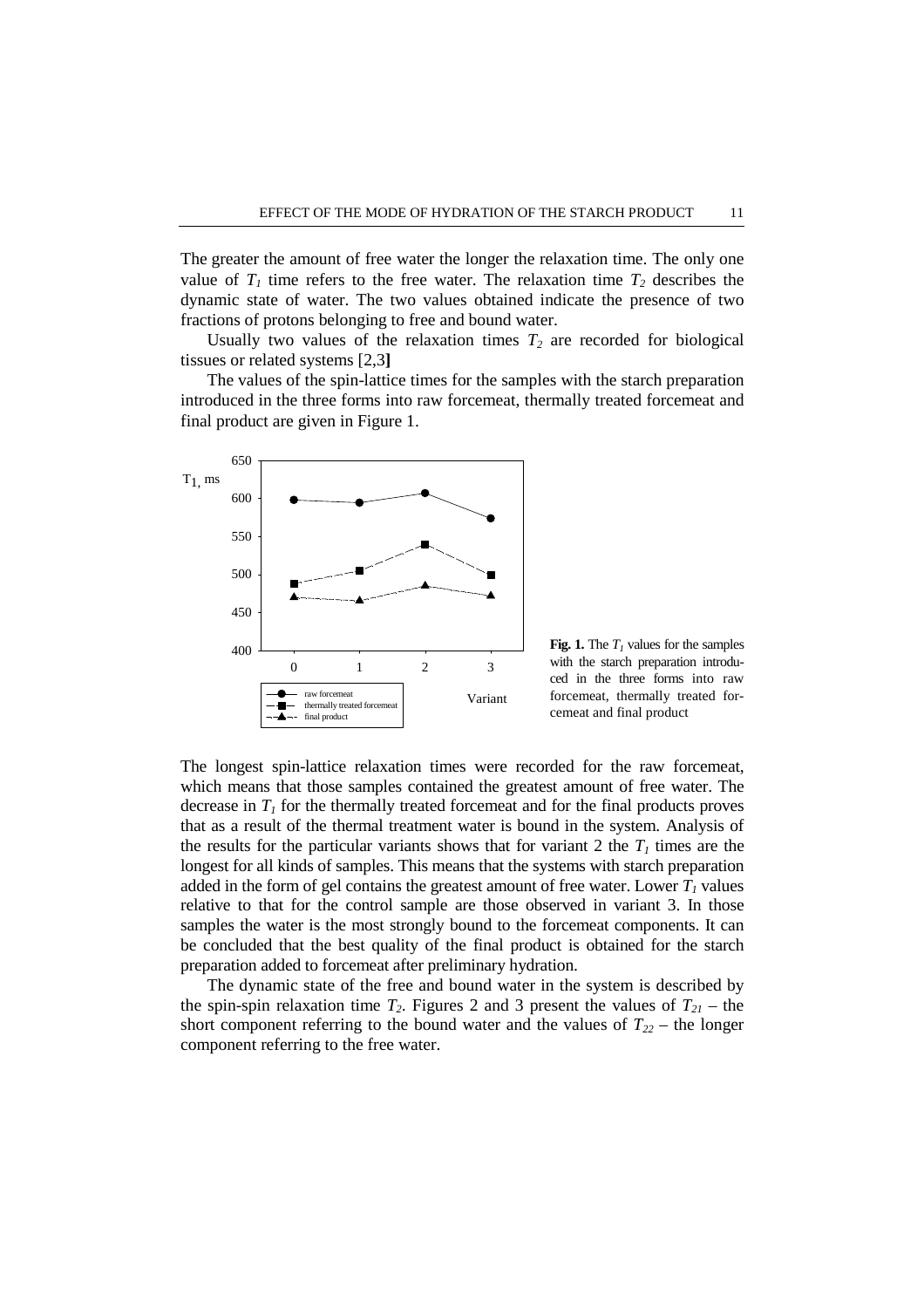

**Fig. 2.** Short component of the spinspin relaxation time  $T_{21}$  for the three variants of the starch product introduction to raw forcemeat, thermally treated forcemeat and the final product

The values of  $T_{21}$  and  $T_{22}$  were always the lowest for the raw forcemeat and the highest for the thermally treated forcemeat.



**Fig. 3.** Long component of the spinspin relaxation time  $T_{22}$  for the three variants of the starch product introduction to raw forcemeat, thermally treated forcemeat and the final product

The short component *T21* reaches the lowest values for the control sample (without the starch product) in the raw forcemeat, thermally treated forcemeat and in the final product. Addition of the starch product causes an increase in *T21*. The addition of the starch preparation without preliminary hydration causes the greatest increase in this relaxation time component. The value of  $T_{21}$  obtained for the raw forcemeat in variant 1 is over twice greater than in the control sample. In forcemeat as well in the final product the water molecules are mobile. This conclusion is confirmed by the results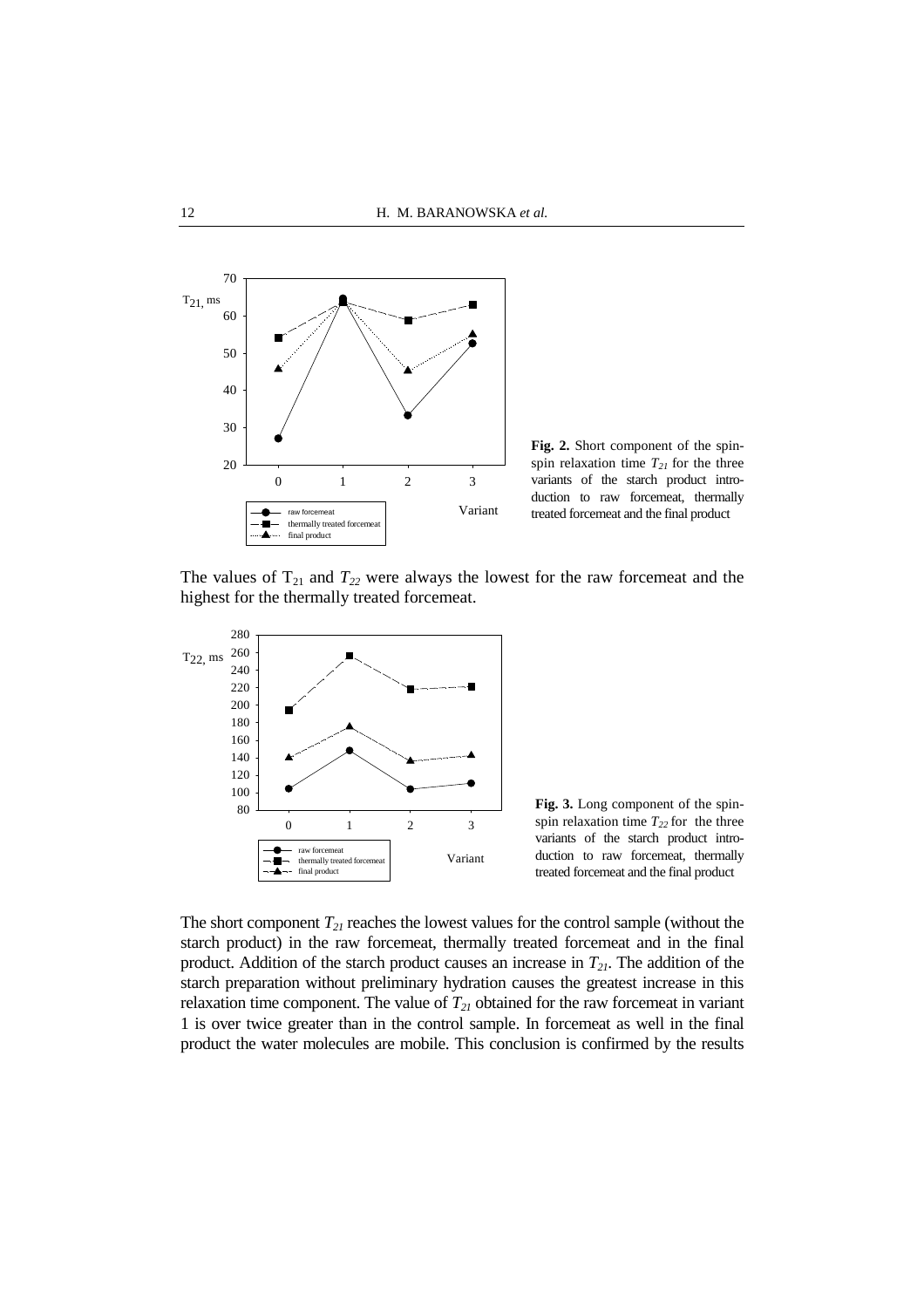obtained for long component of spin-spin relaxation time. For this variant of the experiment, the  $T_{22}$  values are the longest. The strongest bound water – the lowest dynamics of the water molecules –  $(T_{2i}$  values) was obtained for the variant in which the starch product was introduced in the gel form. Also, the  $T_{22}$  values were the lowest in this variant. It suggests that no matter whether starch, starch products or modified starch are introduced, the most important role for water state of the final product is played by the interactions between the water molecules and the polymer.

 Analysis of the NMR results obtained has indicated that both the degree of hydration and the molecular dynamics of water are characterised by the best parameters describing the microscopic state of water for the variant in which the fat replacing starch product is introduced in the form of suspension. The results have also suggested that the introduction of the starch product to forcemeat without its preliminary hydration causes undesirable interactions between the free and bound water in the system.

#### **CONCLUSIONS**

1. The replacement of up to 3% of fat mass by the same mass of the starch preparation guarantees positive bonding of water both in forcemeat and in the final product.

2. Starch or starch products used as a fat substitute should be preliminary hydrated. This procedure strengthens the water bonding in the forcemeat and in the final product.

3. The addition of starch product as a fat substitute to chopped forcemeat without preliminary hydration is not effective. In such systems the water is weakly bound and shows mobility much higher than for any other variants.

#### **REFERENCES**

- 1. **Baranowska H.M., Dolata W., Piotrowska E., Pi**ą**tek M.:** Evaluation of the substitution of fat for pea cellulose on the water binding state in sausage forcemeat. Acta Agrophysica, 2(2), 293-300, 2003.
- 2. **Bechmann I.E., Peterson T.H., Norgaard L., Engelsen S.B.:** Comparative chemometric analysis of transverse low-field NMR relaxation data. In: Advances in Magnetic Resonance in Food Science (Eds. Belton P.S., Hills B.P., Webb G.A.) The Royal Society of Chemistry, Cambridge, 217-225, 1999.
- 3. **Bertram H.C., Andersen H.J., Karlsson A.H.:** Comparative study of low-field NMR relaxation measurements and two traditional methods in the determination of water holding capacity of pork. Meat Science, 57, 125-132, 2001.
- 4. **Bertram H.C., Donstrup S., Karlsson A.H., Andersen H.J.:** Continuous distribution analysis of T<sup>2</sup> relaxation in meat an approach in the determination of water-holding capacity. Meat Science, 60, 279- 285, 2002.
- 5. **Bilska A.:** Native and modified starch. In: Additional substance in meat processing (in Polish). (Ed. W. Uchmann) Agricultural Univ. Press, Poznań, 139-156, 2001.